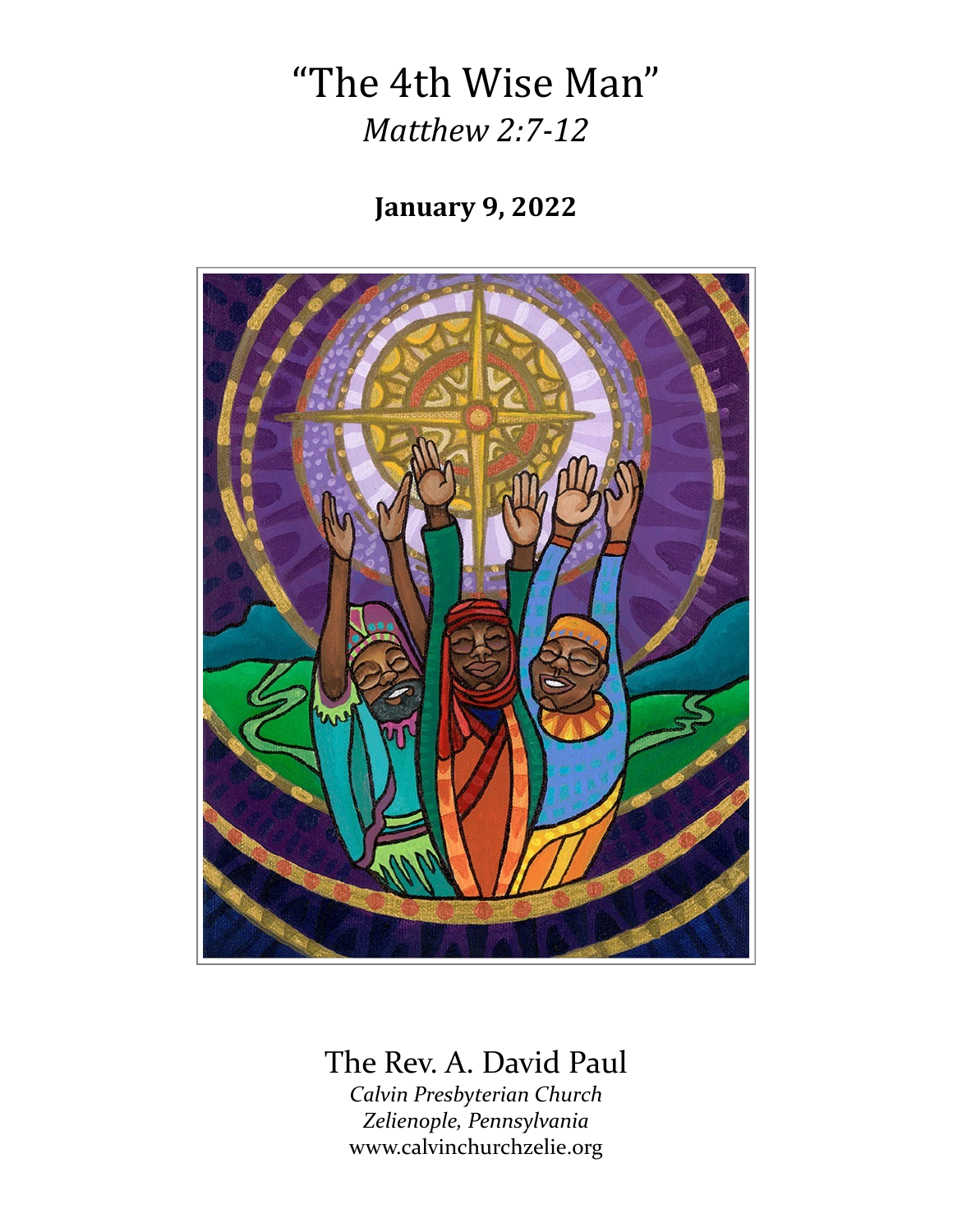What is it that you are seeking? Everybody is seeking something. That's why Google is one of the most profitable companies on earth. People go to Google every day to search for information about an astounding array of subjects. People are seeking more info on the latest crisis in the news. They are seeking the latest numbers of the pandemic. They are seeking information about how to help with the rising mental health crisis. I heard something interesting this week that the pandemic has only accelerated what we already knew was happening. Everybody is seeking something.

What are you seeking? Maybe it's not information. Perhaps you are seeking the truth. Or peace. Or hope. Maybe you are looking for that great new product that is going to make your life everything you'd hoped it would be. At least, that is what the ads suggest. Maybe you are looking for a new mate. Christianmingle.com promises to find God's perfect match for you.

Speaking of mates, a young woman was sitting in a coffee shop Telling her friends about her idea of the perfect mate. *"The man I marry must be a shining light when with friends. He must be musical. Tell jokes. Sing. And stay home at night!"* A little old lady at the next table overheard and spoke up, *"Girl, what you just described is my computer."*

A perfect mate is hard to come by. With the exception of my wife, of course.  $\bullet$  Never say I can't think quickly in the pulpit? What is it that you are seeking?

Everybody's seeking something in life. It's clear what Herod was seeking. Herod was seeking to preserve his power. We've discussed before about Herod's character . . . or lack thereof. Herod was a bloody tyrant.

King Herod lived in perpetual darkness. He was ruthless: murdering his wife, his three sons, his motherin-law, brother-in-law, uncle, and many others. His crowning cruelty of course was the murder of the infant boys in Bethlehem in a vain attempt to maintain his power by killing the newborn King of the Jews.

The philosopher Plato once wrote, *"We can easily forgive a child who is afraid OF THE DARK: the real tragedy of life is when [ADULTS] are afraid OF THE LIGHT."* Herod was afraid of the light. And so he sought to extinguish it, *"The light shines in the darkness, and the darkness has not overcome it"* (1:2-4).

The world was in darkness. Ignorance and evil prevailed, as they do even today. But darkness will never have the last word. **That is the message of Epiphany. Light has come into our world.**

I once asked a confirmand to summarize all the gospel in a few words, she responded like this: *"In the Bible, it gets dark, then it gets very, very dark, then Jesus shows up."*

Herod was seeking to preserve his position of power. Power is still a dangerous motive in people's hearts. There are Herod's in company offices. There are Herod's in service institutions. There are Herod's in many homes. There are even Herod's in the church. Like Herod, they're all driven by a need to maintain power.

Let's move on before someone thinks I'm speaking about them…. The chief priests and teachers of the law, on the other hand, were simply seeking to maintain the status quo. That's all they wanted to do was to simply preserve tradition. Hasn't that been the role of religion to maintain tradition? It's both the strength and the weakness of the church that we love for things to remain the same.<sup>1</sup>



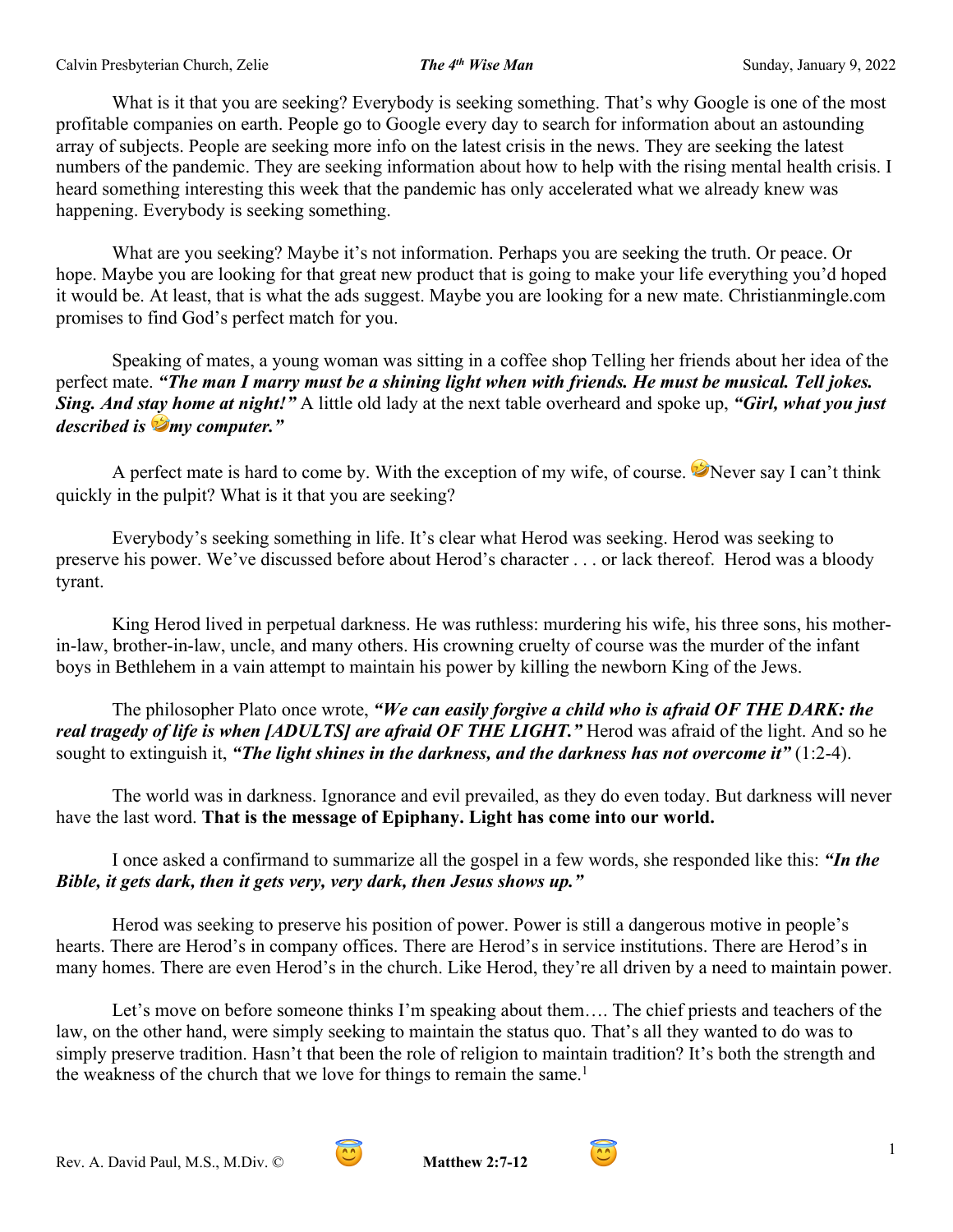Maybe that is why the church is so resistant to change. Sometimes we have to bring the church kicking and screaming into today's world. That's how it was in the first century and that's why they hung Jesus on a cross. He upset the status quo.

In his wonderful book, *The Jesus I Never Knew,* author Philip Yancey tells about the impact that a film had on him as a young man. The movie was Italian director Pasolini's controversial movie *The Gospel According to St. Matthew***.**

It's interesting how Pasolini came to produce this movie. Pasolini was trapped in an enormous traffic jam when the Pope was visiting Florence, Italy. So, Pasolini checked into a hotel room where, bored, he picked up a copy of the New Testament from the bedside table and read through the Gospel of Matthew. *"What he discovered in those pages so startled him that he determined to make a film using no other text than the actual words from Matthew's gospel . . ."*

What emerged was a film that presented Jesus—using only Matthew's text—to the young people of the 1960s a Jesus that was very much like themselves—anti-materialistic, anti-hypocritical, pro-peace, and prolove. Yancey had never experienced Jesus like this*. "For me,"* he writes, *"the film helped to force a disturbing revaluation of my image of Jesus. In physical appearance, Jesus favored those who would have been kicked out of Bible College and rejected by most churches . . . Those in authority, whether religious or political, regarded him as a troublemaker, a disturber of the peace."* Obviously, the only way to deal with such a troublemaker was to crucify him.<sup>2</sup>

That's what we do with troublemakers, isn't it? Silence them with a cross or a gun or prison or simply social isolation. We love the status quo as much as the chief priest and the teachers of the law did.

- (1) Herod sought to maintain his power;
- (2) the religious leaders sought to maintain their traditions.
- (3) Finally, there were the Wise Men.

They were foreigners, probably gentiles (not Jewish) but they were seeking the new born King of the Jews. It's a shame that the Wise Men couldn't have used Google . . . or Siri or a GPS on their camels would have been nice. Instead, they were dependent on a bright light in the heavens to lead them. It led them first to Jerusalem.

Henry Van Dyke wrote one of the most famous fictional accounts of the Magi, *The Story of the Other Wise Man.* In this story Van Dyke speaks of a 4<sup>th</sup> wise man who searched for years for the Christ child, but was never able to catch up with the others. This wise man had three jewels, a gift of great wealth which he intended to give to the newborn king. But in his journey he came across people who had great needs. He could not pass them by without trying to help. He ended up using the three jewels (he had intended to offer the Christ child) to care for the needs of these persons he found in need.

This 4th magi searched for Jesus for the rest of his life, only to realize at the end of his life that he had both found him and worshipped him each time he gave himself and his gift to one who was in need.

Through his compassion this 4<sup>th</sup> wise man pushed back some of the world's darkness. And that is our **task as well. We are to live in the presence of Christ so that with time we will be able to reflect his light through the service we give to others.3**